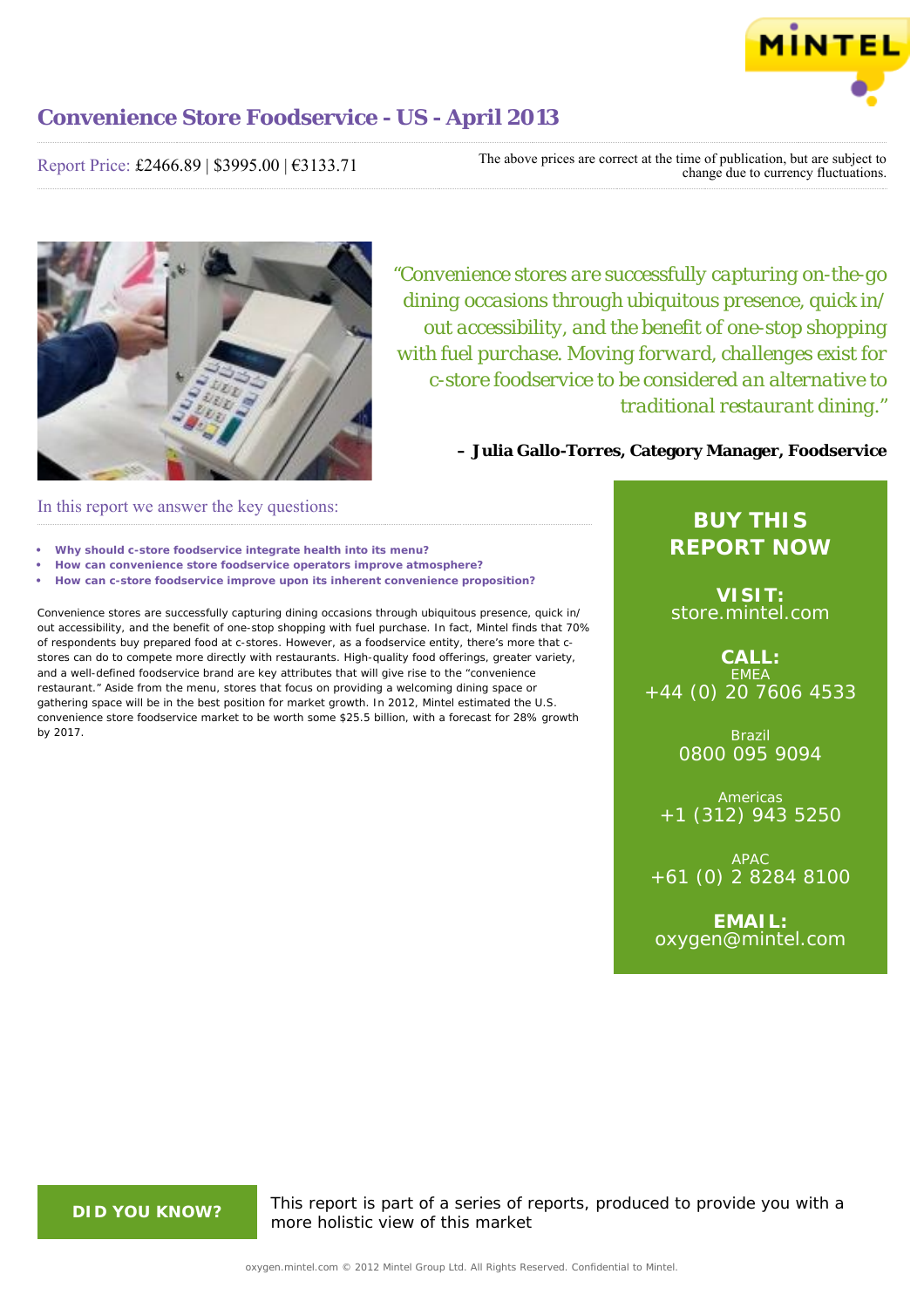

Report Price: £2466.89 | \$3995.00 | €3133.71

The above prices are correct at the time of publication, but are subject to change due to currency fluctuations.

# **Table of Contents**

**Scope and Themes**

What you need to know Definition Data sources Sales data Consumer survey data Advertising creative Abbreviations and terms Abbreviations Terms **Executive Summary**

# The market

# Strong growth in c-store foodservice

Figure 1: Total U.S. convenience store foodservice sales, at current prices, 2007-12

# Forecast: favorable growth prospect

Figure 2: Fan chart of market value for convenience store foodservice sales, at current prices, 2007-17

# Market factors

#### Economic impact

Figure 3: Consumer Sentiment Index, January 2007-January 2013

# Age is a key factor in use of c-store foodservice

Figure 4: U.S. adult population by age, 2013

# Shrinking share of households with children undermines category growth

Figure 5: Number of U.S. households, by presence of children, 2007-12

# Hispanic population growth casts positive market influence

# Health trends demand menu transparency

# Convenience store brands

Figure 6: Convenience stores where consumers have shopped at in the last four weeks, August 2011-August 2012

# The consumer

#### Consumers rate the effectiveness of marketing strategies

Figure 7: Top five very effective marketing strategies, December 2012

# Reasons for buying c-store foodservice

Figure 8: Reasons for convenience store foodservice purchases, December 2012

# In demand: higher-quality food offerings

Figure 9: Top five desired attributes for convenience store foodservice, December 2012

# Fast casual offers growth potential

Figure 10: Top restaurant brand concepts wanted at convenience stores, December 2012

# C-store foodservice succeeds with location, needs improvement in menu options

# BUY THIS REPORT NOW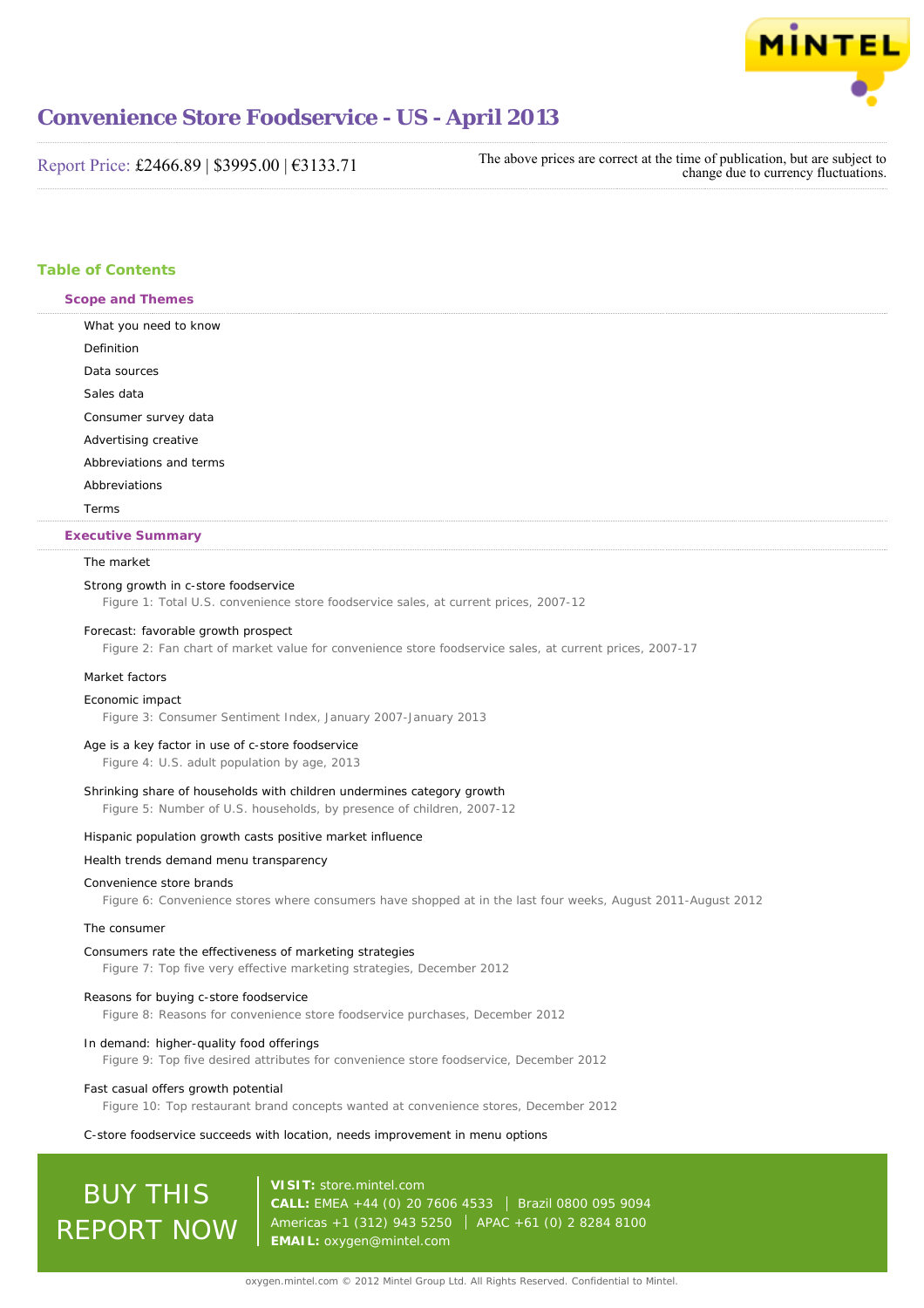

| Report Price: £2466.89   \$3995.00   $€3133.71$ | The above prices are correct at the time of publication, but are subject to<br>change due to currency fluctuations. |
|-------------------------------------------------|---------------------------------------------------------------------------------------------------------------------|
|-------------------------------------------------|---------------------------------------------------------------------------------------------------------------------|

Figure 11: Convenience store foodservice compared to fast food, December 2012

# What we think

**Issues in the Market**

Why should c-store foodservice integrate health into its menu?

How can convenience store foodservice operators improve atmosphere?

How can c-store foodservice improve upon its inherent convenience proposition?

# **Insights and Opportunities**

Eye on fast casual

Catering to families

The kids' menu

The snack opportunity

New access to fresh: vending

# **Trend Applications**

# Trend: Prove It

Trend: Collective Intelligence

Mintel Futures: Access Anything Anywhere

# **Market Size and Forecast**

# Key points

# C-store foodservice continues to grow strong

# Sales and forecast of convenience store foodservice

Figure 12: Total U.S. convenience store foodservice sales, at current prices, 2007-17

Figure 13: Total U.S. convenience store foodservice sales, at inflation-adjusted prices, 2007-17

# Fan chart forecast

Figure 14: Fan chart of market value for convenience store foodservice sales, at current prices, 2007-17

# **Market Drivers**

# Appealing to still-cautious consumers

Figure 15: Consumer Sentiment Index, January 2007-January 2013

Figure 16: Real personal disposable income, January 2007-December 2012

Figure 17: Unemployment and underemployment rates, January 2007-December 2012

# Impact of poor economy on gasoline prices and c-store channel

Figure 18: Number of convenience stores, 2002-12

#### Restaurant sales slow to recover

Figure 19: U.S. restaurant sales, at current prices, 2007-17

# Trends toward healthy eating impact c-store foodservice

Total population growth will drive long-term sales

Figure 20: Population by age, 2008-18

# Families are a factor to market growth

Figure 21: Number of households, by presence of own children, 2002-12

# BUY THIS REPORT NOW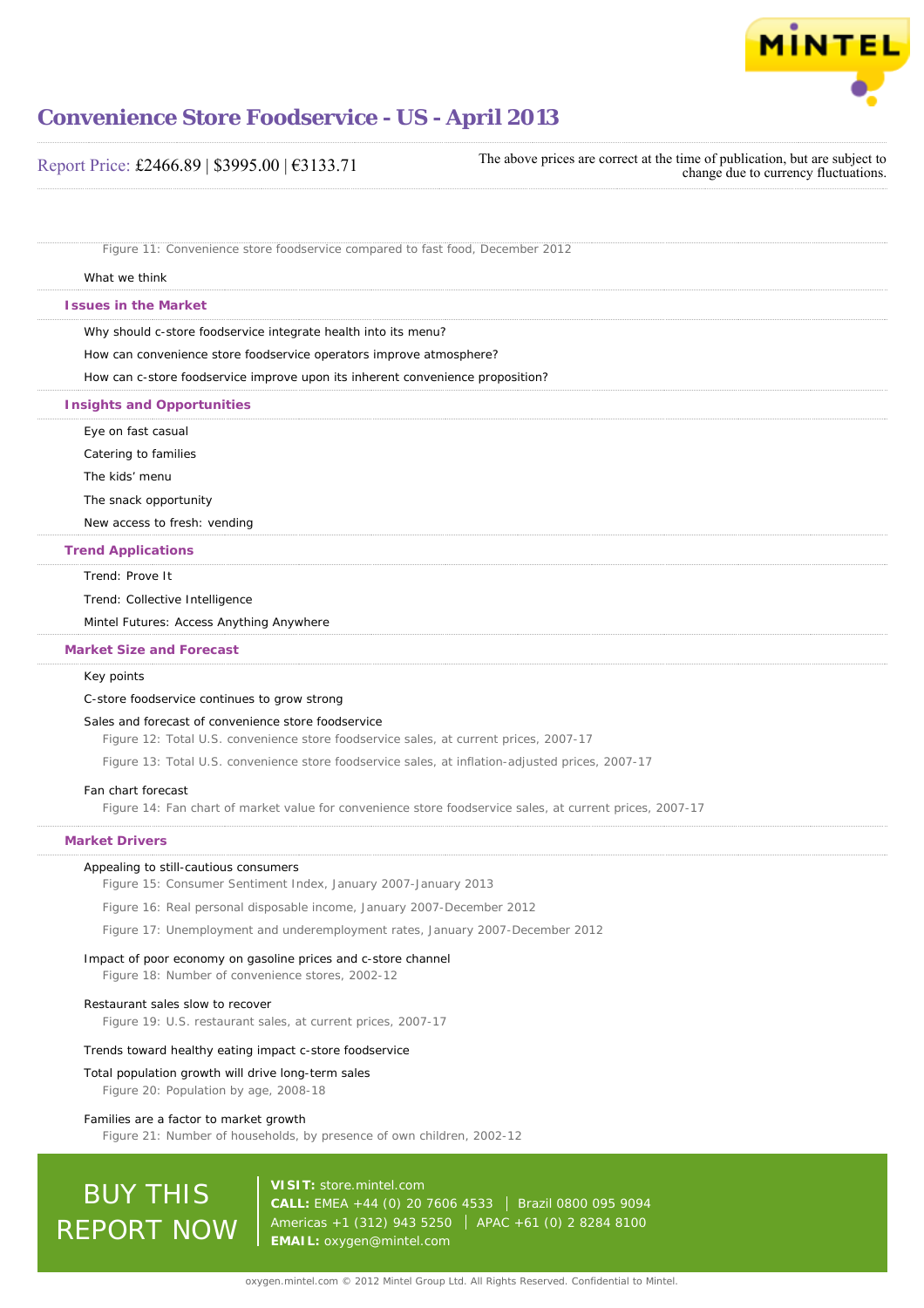

# Report Price: £2466.89 | \$3995.00 | €3133.71

The above prices are correct at the time of publication, but are subject to change due to currency fluctuations.

Hispanics important to future market development Figure 22: Population, by Hispanic origin, 2008-18

# **Competitive Context**

# Key points

# Channel-blurring trends creates competitive landscape

# Retail grocery competition

# Restaurant competition

# **Convenience Store Brands**

# Key points

# C-store market is highly fragmented

Figure 23: Leading convenience store companies, by store count, May 2012

#### Convenience store usage

Figure 24: Convenience stores where consumers have shopped at in the last four weeks, August 2011-August 2012

#### Men prefer 7-Eleven

Figure 25: Convenience stores where consumers have shopped at in the last four weeks, by gender, August 2011-August 2012

### Regional brands attract older consumers

Figure 26: Convenience stores where consumers have shopped at in the last four weeks, by age, August 2011-August 2012

#### 7-Eleven popular among Hispanics

Figure 27: Convenience stores where consumers have shopped at in the last four weeks, by race/Hispanic origin, August 2011-August 2012

# "Weekend Cooks" over index in c-store usage

Figure 28: Convenience stores where consumers have shopped at in the last four weeks, by food lifestyle segmentation\*, August 2011-August 2012

# "The Invincibles" are more likely to shop c-stores

Figure 29: Convenience stores where consumers have shopped at in the last four weeks, by health & wellbeing segmentation\*, August 2011-August 2012

# Frequency of c-store visits

Figure 30: Frequency of visiting convenience stores in the last four weeks, by gender, August 2011-August 2012

# 18-24s show an uptick in 10+ monthly visits to c-stores

Figure 31: Frequency of visiting convenience stores in the last four weeks, by age, August 2011-August 2012

# **Selected Companies**

| 7-Fleven                            |
|-------------------------------------|
| Circle K                            |
| QuikTrip (QT)                       |
| Wawa Inc.                           |
| Casey's General Stores              |
| Susser Holdings Corp.               |
| Sheetz                              |
| Concepts to watch                   |
| Answering the demand for drive-thru |
|                                     |

Answering the demand for healthy items

service

# BUY THIS REPORT NOW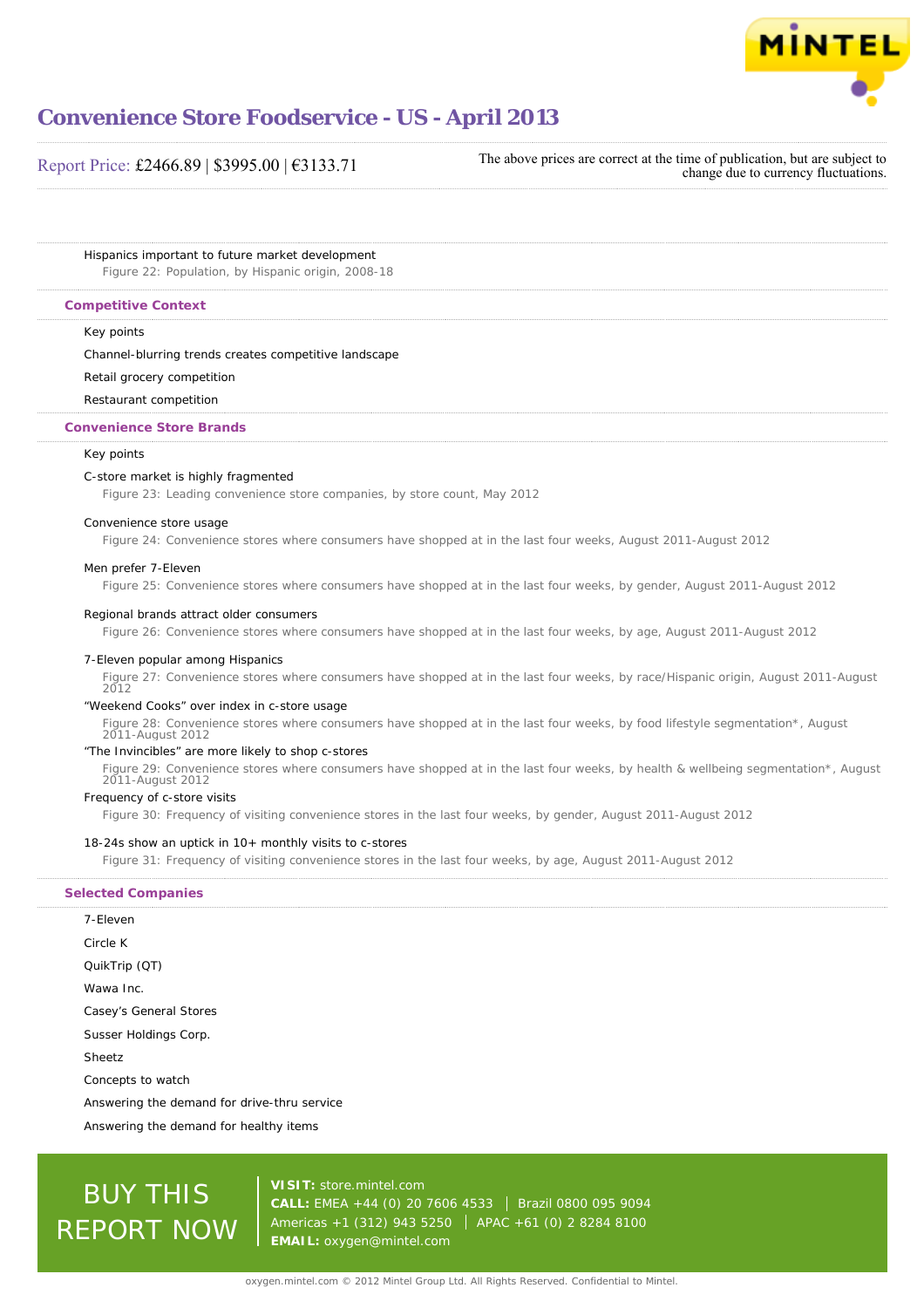

| Report Price: £2466.89   \$3995.00   $\epsilon$ 3133.71 | The above prices are correct at the time of publication, but are subject to<br>change due to currency fluctuations. |
|---------------------------------------------------------|---------------------------------------------------------------------------------------------------------------------|
|---------------------------------------------------------|---------------------------------------------------------------------------------------------------------------------|

Answering the demand for fresh, quality foods

# **Marketing Strategies: Industry Application**

#### Overview

Defining the c-store foodservice platform

#### 7-Eleven: Fresh food focus

Figure 32: 7-Eleven promotional offer, March 2013

Figure 33: 7-Eleven app, March 2013

# Wawa: Quality focus

Figure 34: Wawa promotional offer, March 2013 Figure 35: Wawa Hoagie Stats 'n Facts, March 2013

# Pilot Flying J: Focus on variety

Figure 36: Pilot Flying J Restaurant Brands, March 2013

Figure 37: Pilot Flying J blog, August 2012

# **Marketing Strategies: Consumer Perspective**

# Key points

# Majority of c-store foodservice users want tangible offers

Figure 38: Effective marketing strategies, December 2012

# Tangible offers are best way to target older c-store foodservice consumers

Figure 39: Any Effectiveness marketing strategies, by age, December 2012

# CHAID analysis

# Methodology

Figure 40: Convenience store foodservice—CHAID—Tree output, December 2012

Figure 41: Effective marketing strategies of convenience stores—CHAID—Table output, December 2012

# **Convenience Store Foodservice Usage**

# Key points

# Convenience store foodservice usage is strong

Figure 42: Convenience store foodservice usage, December 2012

# Men aged 18-34 over index in usage of convenience store foodservice

Figure 43: Convenience store foodservice usage, by gender and age, December 2012

# Middle-income groups are more likely users of c-store foodservice

Figure 44: Convenience store foodservice usage, by household income, December 2012

### Families are more apt to buy c-store foodservice

Figure 45: Convenience store foodservice usage, by presence of children in household, December 2012

# **Reasons to Buy C-store Foodservice**

# Key points

#### It's all about convenience

Figure 46: Reasons for convenience store foodservice purchases, December 2012

Convenience and foodservice selection attract men aged 18-34

# BUY THIS REPORT NOW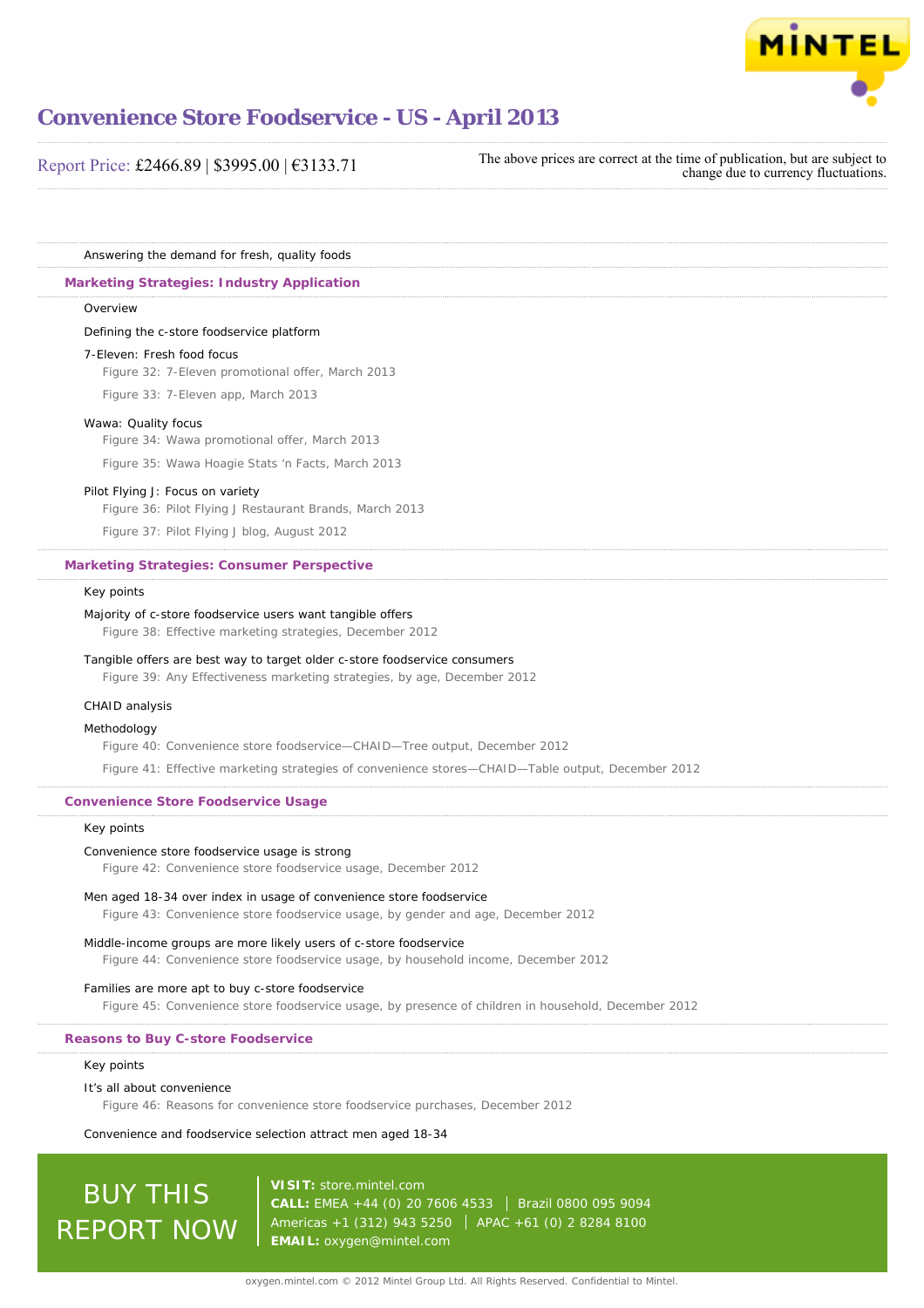

# Report Price: £2466.89 | \$3995.00 | €3133.71

The above prices are correct at the time of publication, but are subject to change due to currency fluctuations.

Figure 47: Reasons for convenience store foodservice purchases, by gender and age, December 2012

# Families like the selection of fountain beverages

Figure 48: Reasons for convenience store foodservice purchases, by presence of children in household, December 2012

# **Desired Attributes for C-store Foodservice**

# Key points

#### Greatest demand for higher-quality food offerings

Figure 49: Desired attributes for convenience store foodservice, December 2012

# Younger users want drive-thru/delivery, older users want better in-store dining experience

Figure 50: Desired attributes for convenience store foodservice, by gender and age, December 2012

#### Attract highly affluent users with unique food options

Figure 51: Desired attributes for convenience store foodservice, by household income, December 2012

# Drive-thru is an important attribute for users in Marketing to the Senses demographic

Figure 52: Desired attributes for convenience store foodservice, by very effective marketing strategies, December 2012

#### **Restaurant Concepts Desired by C-store Users**

### Key points

#### Sandwich and coffeehouse concepts have the strongest potential

Figure 53: Desired types of restaurant brand concepts, December 2012

# Women drawn to bakery-café concepts

Figure 54: Desired types of restaurant brand concepts, by gender, December 2012

# Coffeehouse concepts appeal to older users

Figure 55: Desired types of restaurant brand concepts, by age, December 2012

# Core 18-34 male users want better burger concepts at c-stores

Figure 56: Desired types of restaurant brand concepts, by gender and age, December 2012

# Highly affluent interested in better burgers; low-income users want family concepts

Figure 57: Desired types of restaurant brand concepts, by household income, December 2012

# Tech-savvy users want more pizza concepts available at c-stores

Figure 58: Desired types of restaurant brand concepts, by very effective marketing strategies, December 2012

# **Interest in Types of Food and Drinks**

#### Key points

# Cold beverages and hot foods top list of desired food and drinks

Figure 59: Types of food and drinks desired at c-store foodservice, December 2012

#### Women looking for snack sizing and healthy choices

Figure 60: Types of food and drinks desired at c-store foodservice, by gender, December 2012

## Young women give priority to health food, while young men have interest in breakfast

Figure 61: Types of food and drinks desired at c-store foodservice, by gender and age, December 2012

# Marketing to the Senses group over indexes in wanting unique menu items

Figure 62: Types of food and drinks desired at c-store foodservice, by very effective marketing strategies, December 2012

# **C-store Foodservice Compared to Fast Food**

BUY THIS REPORT NOW